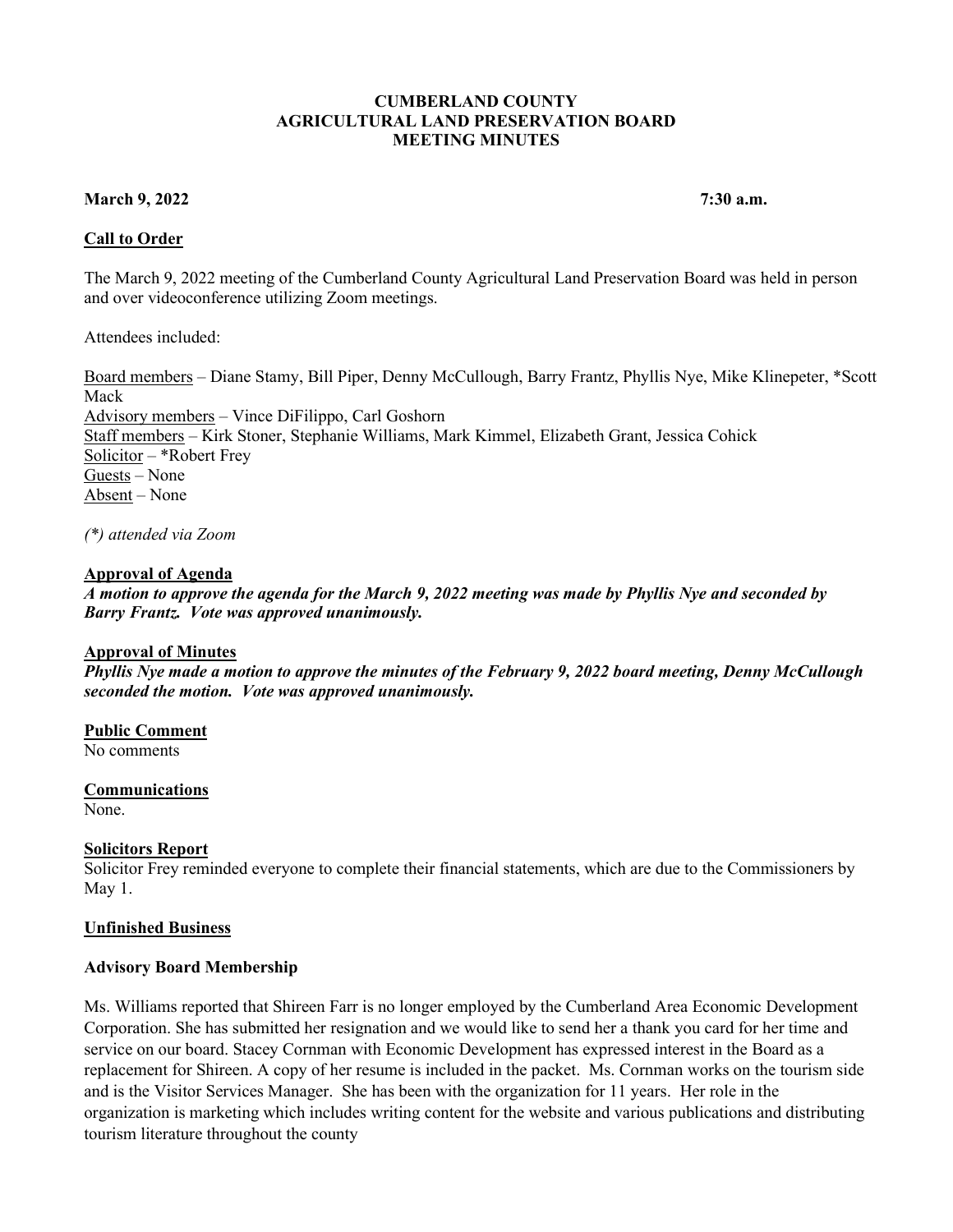Stephanie indicated the bylaws require advisory members to be appointed by the Board so if there is an interest from the Board we would need a vote. Discussion took place on Ms. Cornman's qualifications and personal interest in the program.

# *A motion to nominate Stacy Cornman as an Advisory Member was made by Bill Piper and seconded by Mike Klinepeter. Vote was approved unanimously.*

### **Update on 2020-2021 Farms**

Ms. Williams provided the following highlights from the 2020-2021 status update sheets:

### 2020 Status Update

• Nealy is the one remaining farm and will likely close in the next 30 days.

### 2021 Status Update

- Staff submitted 2 additional applications for federal funding on March 1, bringing to a total of 4 applications totaling \$665,705. The 4 applicants are Morgan, Darhower, Biddle and Weber
- Working on state board packets for Nealy, Nealy and Brick. These will hopefully be on the April State Board meeting.

The program is also approaching 200 preserved farms and would like to do a press release this Spring to celebrate the accomplishment.

### **Rankin Subdivision Request – Informal Review**

Ms. Williams reported that the landowner has submitted another revised proposal. Proposal is similar in shape and size as previous plan, but now includes a 50 foot ROW along South Side Drive so that the farmer that acquires the land has access to the back portion of the property. Mr. Rankin indicates this was requested by the farmer who is acquiring the large tract. The one additional residential structure that is allowed on the property will be included in the farmland tract reducing the impact to the 18 acre tract. There was general discussion on the concern that the 18.25 acres will become an estate lot and not be farmed.

*A motion was made by Bill Piper to approve the revised plan as proposed to allow Mr. Rankin to move forward with the subdivision and Mike Klinepeter seconded. Vote was approved unanimously.* 

# **New Business**

### **2022 Budget**

Ms. Williams reported on the state of the 2022 program budget. At the February meeting of the state agricultural land preservation Board, the State determined allocation of state funds. The state allocation is determined by a complex funding formula which takes into consideration: county contribution, agricultural productivity of the county and real estate transfer taxes.

- County allocated \$952,709
- State allocation \$2,147,127
- Total funding \$3,099,836
- Plus a small amount of carryover funds from 2021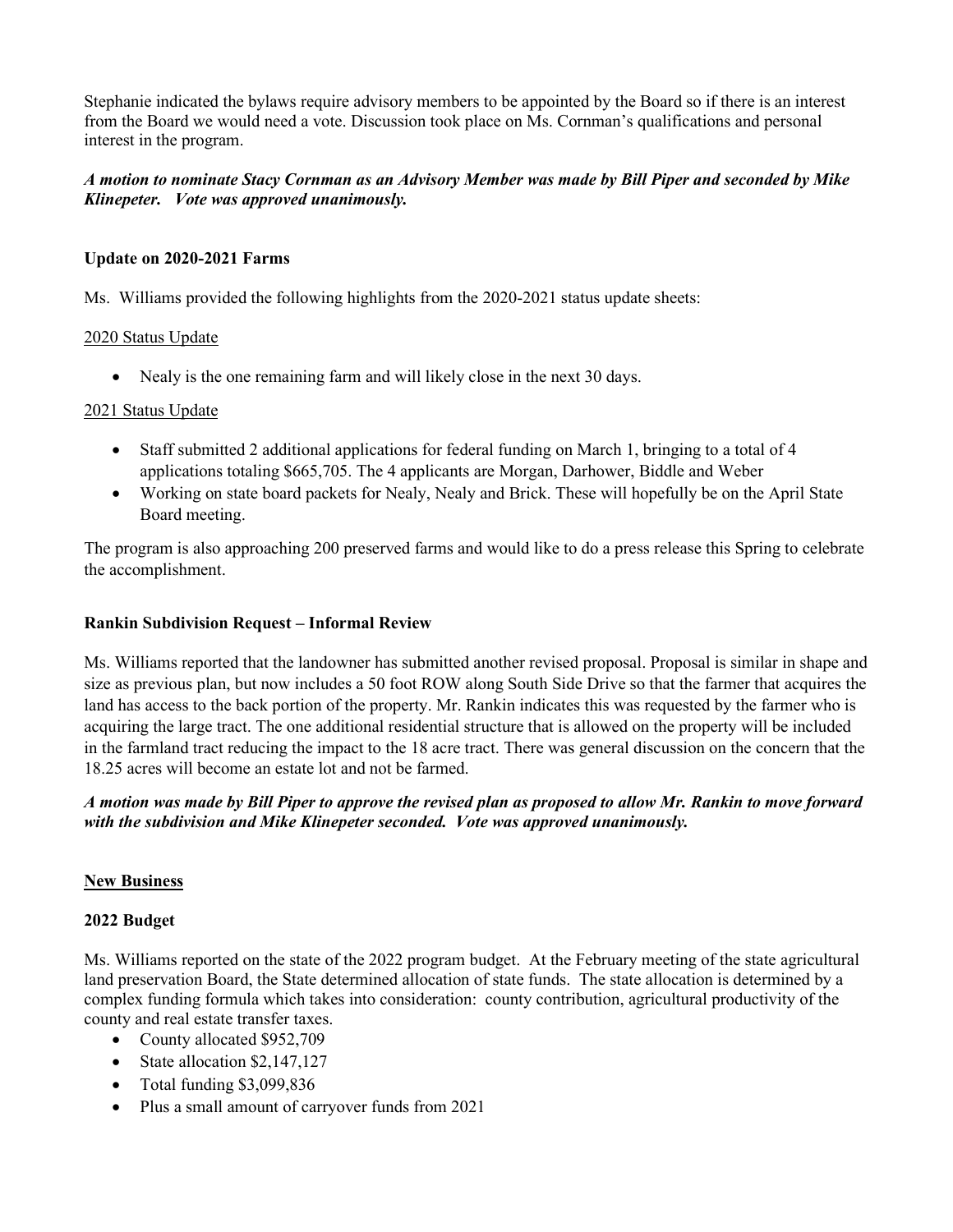### **Mains Subdivision**

Ms. Williams briefed the Board on the subdivision requested by Daniel R. Mains.

| Easement: | Deed book 451, Page $65 - \text{July } 23$ , 1993<br>372.38 acres total<br>West Pennsboro & Penn Townships |
|-----------|------------------------------------------------------------------------------------------------------------|
| Easement  |                                                                                                            |
| Parcels:  | 46-09-0521-101, 142 acres, N. side of Ritner Highway                                                       |
|           | $46-09-0521-008$ , 2 acre houselot $-2893$ Ritner Highway (N. side)                                        |
|           | 31-09-0519-012, 73 acres, S. side of Ritner Highway/Kutz Road                                              |
|           | 31-09-0521-010, 155 acres, S. side of Ritner Highway                                                       |

Request: Mr. Mains will retain parcel -010 and -012. Parcel -101 will be conveyed to a neighboring farmer. Parcels -010 and -101 are currently described as one tract in the current property deed and require subdivision to conveyed separately. The landowner proposes to subdivide the area into 2 tracts to reflect the existing configuration of the individual tax parcels.

Ms. Williams indicated the staff recommendation is approve the proposal as it conforms with Sections 406.A.1-7 with the following comments/conditions:

- The landowner must determine which of the 3 agricultural tracts shall retain the right to build the one additional residential structure allowed under the easement. The subdivision plan should be updated to reflect that information. Additionally, the property deed for the tract which retains that right shall also indicate such. The deed(s) for the 2 remaining agricultural tracts shall indicate that no further residential development is permitted. All property deeds should include the terms of the deed of easement verbatim.
- Act 33 of 2019 amended the ASA law to allow for an existing residential structure to be subdivided in lieu of subdivision of the one, new additional residential structure. Parcel # 46-09-0521-008, 2893 Ritner Highway, was subdivided off in 2000 with Board approval. The house on the parcel pre-dates the easement. The deed for the tract which retains the residential right should further indicate that the 2 acre allowable residential subdivision was utilized previously.
- Draft deeds for the conveyance of the land should be provided to farmland preservation staff for review and approval at least one week prior to closing.
- Subdivision plan notes indicate Lot 2 is subject to 6 additional lots under West Pennsboro Township Zoning Ordinance Provision. These notes do not take into consideration the deed of agricultural conservation easement but rather reflect building potential allowed by the zoning ordinance by right. Recommend the engineer remove/revise the comment to avoid future confusion on residential building potential.
- If there are changes to the farming operation based on the subdivision and transfer of land, the landowner should update conservation plans accordingly and provide a copy to this office.
- Within 30 days of the change of ownership, farmland preservation staff shall be notified of the conveyance, provided with copies of recorded deeds and full contact information for the new landowner.

# *A motion was made by Barry Frantz to approve the subdivision for the Mains property and Bill Piper seconded. Vote was approved unanimously.*